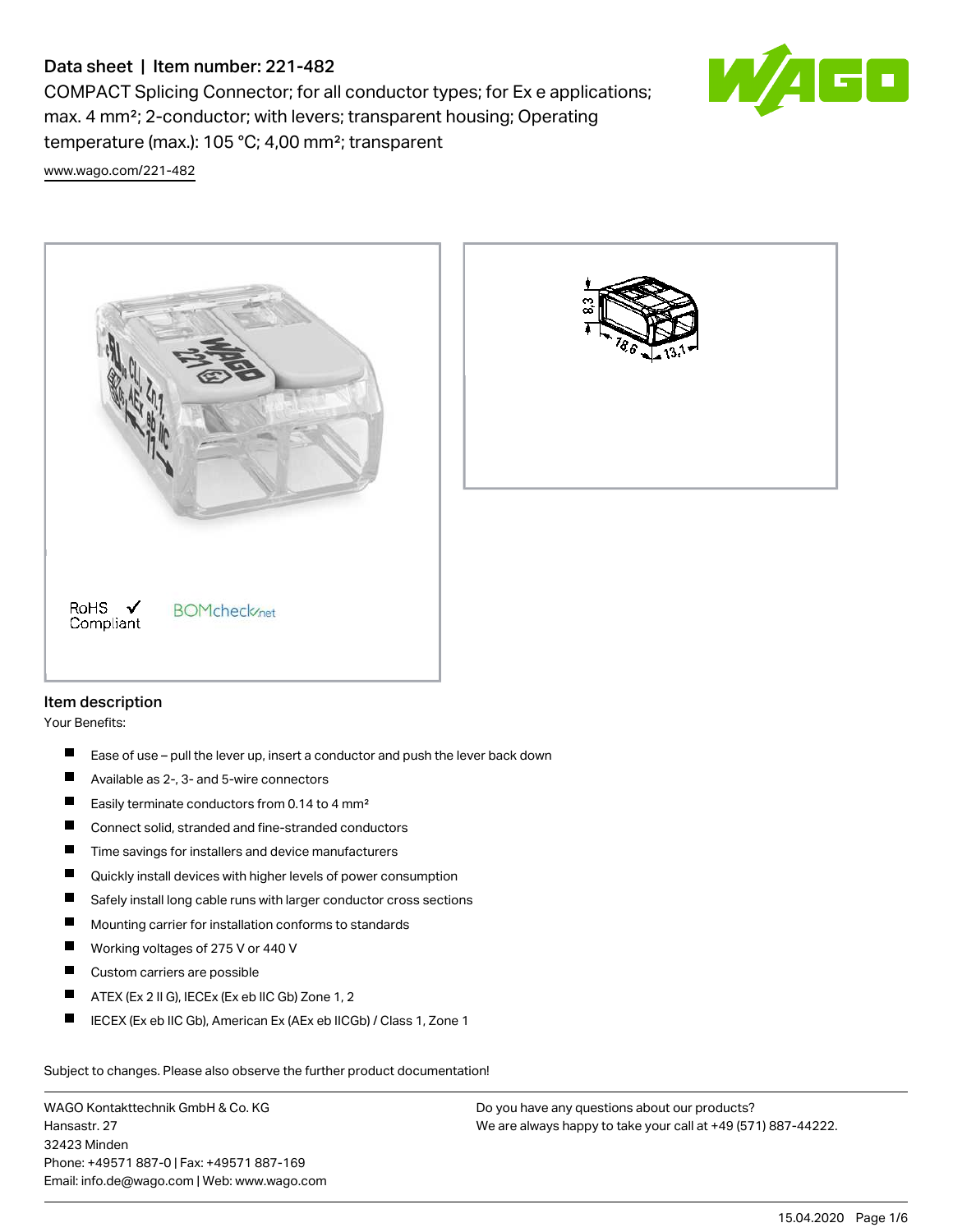

#### Safety information 1:

The permissible operating voltage of the connector with carrier (440 V or 275 V) depends on the mounting type. Safety information 2:

## Only approved in conjunction with a mounting carrier (221-501). Other carriers are possible, see certificate/file. The connectors must be installed in an enclosure meeting the requirements of a recognized protection type per EN 60079-0, Section 1 or EN 60079-31. When installing the connectors in an enclosure of protection type "eb" (increased safety) per EN 60079-7, the clearances and creepage distances of Table 2 for this standard must be observed. See point 1 for the use of accessories. The connectors can be used both in Group II and Group I, as the standard requirements are identical in this case.

The use of these components requires a new assessment by a notified certification agency.

# Data Electrical data

#### Ratings per IEC/EN 60664-1

| Ratings per                    | <b>IEC/EN 60079-7</b> |  |
|--------------------------------|-----------------------|--|
| Approvals per UL 1059          |                       |  |
| Rated voltage UL (Use Group C) | 440 V                 |  |
| Rated current UL (Use Group C) | 20 A                  |  |
| Approvals per                  | <b>UL 60079</b>       |  |
| <b>Approvals Ex</b>            |                       |  |
| Rated voltage EN (Ex e II)     | 400 V                 |  |
| Rated current (Ex e II)        | 24.5A                 |  |

#### Connection data

| Connection technology             | CAGE CLAMP®                           |
|-----------------------------------|---------------------------------------|
| Actuation type                    | Lever                                 |
| Connectable conductor materials   | Copper                                |
| Nominal cross section             | $4 \text{ mm}^2$                      |
| Solid conductor                   | $0, 2$ 4 mm <sup>2</sup> / 24  12 AWG |
| Stranded conductor                | $0.24$ mm <sup>2</sup> / 24  12 AWG   |
| Fine-stranded conductor           | $0.144$ mm <sup>2</sup> / 24  12 AWG  |
| Strip length                      | 11 mm / 0.43 inch                     |
| Total number of connection points | $\overline{2}$                        |
| Total number of potentials        |                                       |
| Type of wiring                    | Side-entry wiring                     |

Subject to changes. Please also observe the further product documentation!

WAGO Kontakttechnik GmbH & Co. KG Hansastr. 27 32423 Minden Phone: +49571 887-0 | Fax: +49571 887-169 Email: info.de@wago.com | Web: www.wago.com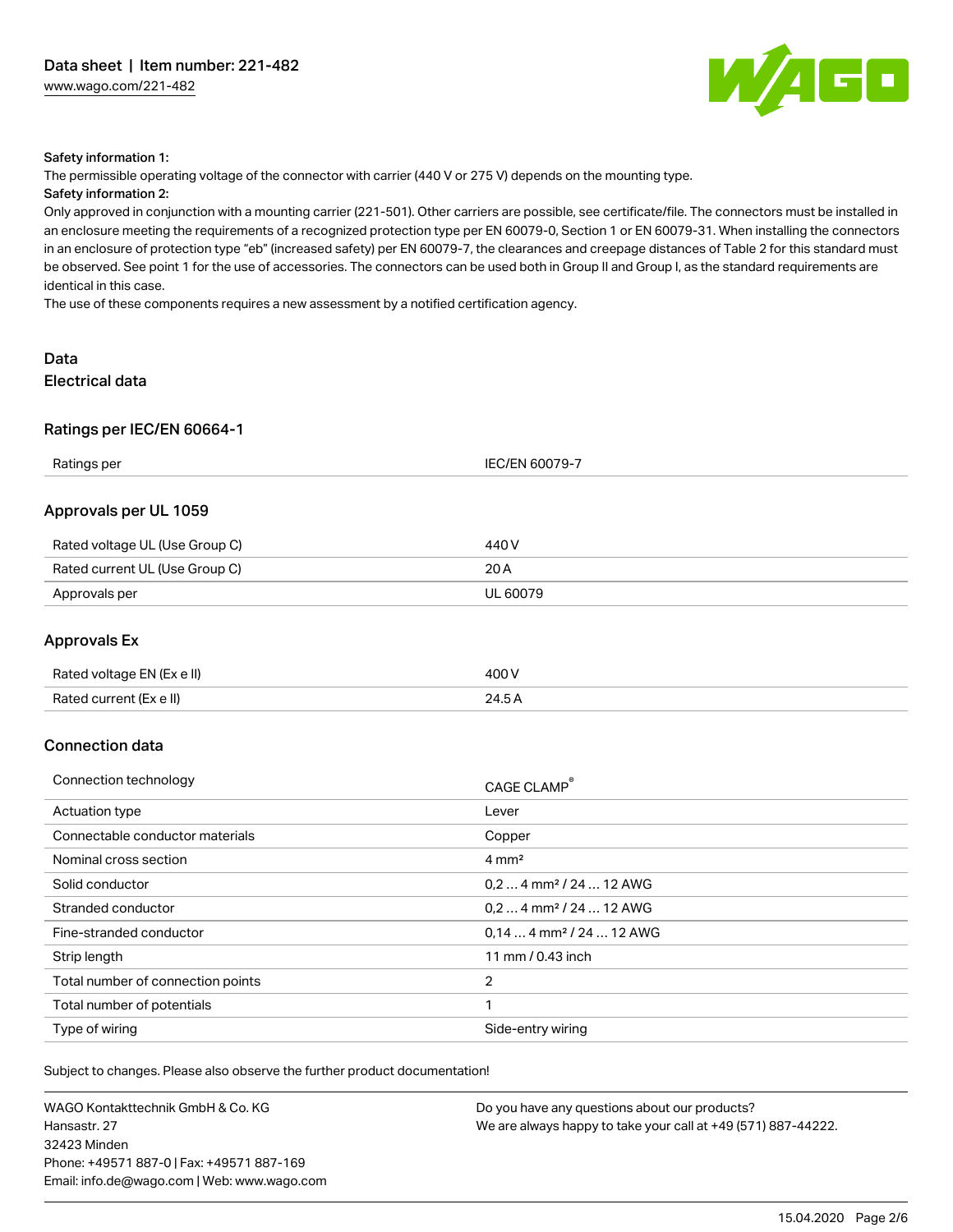

# Geometrical Data

| Width  | 13,1 mm / 0.516 inch |
|--------|----------------------|
| Height | 8.3 mm / 0.327 inch  |
| Depth  | 18,6 mm / 0.732 inch |

# Material Data

| Color                       | transparent |
|-----------------------------|-------------|
| Flammability class per UL94 | V.          |
| Weight                      | 1.9 a       |

## Environmental Requirements

| Continuous operating temperature | $10E$ $\degree$ C |
|----------------------------------|-------------------|
|                                  | `∪ບ               |
|                                  |                   |

## Commercial data

| Packaging type     | <b>BOX</b>    |
|--------------------|---------------|
| Country of origin  | DE            |
| <b>GTIN</b>        | 4055143837422 |
| Customs Tariff No. | 85369010000   |

## Approvals / Certificates

# Ex-Approvals

| Logo         | Approval                                                                           | <b>Additional Approval Text</b>                               | Certificate<br>name |
|--------------|------------------------------------------------------------------------------------|---------------------------------------------------------------|---------------------|
|              | <b>AEx</b>                                                                         | UL 60079                                                      | 20190228-           |
|              | Underwriters Laboratories Inc.                                                     |                                                               | E185892             |
|              | <b>ATEX</b>                                                                        | IEC 60079-0                                                   | <b>PTB 18</b>       |
|              | Physikalisch Technische Bundesanstalt                                              |                                                               | <b>ATEX</b>         |
|              |                                                                                    |                                                               | 1019U               |
|              | <b>IECEX</b>                                                                       | IEC 60079-0                                                   | <b>IECEX PTB</b>    |
|              | Physikalisch Technische Bundesanstalt                                              |                                                               | 18,0045U            |
|              |                                                                                    |                                                               | (Ex eb IIC          |
|              |                                                                                    |                                                               | Gb)                 |
|              | <b>Country specific Approvals</b>                                                  |                                                               |                     |
|              |                                                                                    |                                                               | Certificate         |
| Logo         | Approval                                                                           | <b>Additional Approval Text</b>                               | name                |
|              | Subject to changes. Please also observe the further product documentation!         |                                                               |                     |
|              | WAGO Kontakttechnik GmbH & Co. KG<br>Do you have any questions about our products? |                                                               |                     |
| Hansastr, 27 |                                                                                    | We are always happy to take your call at +49 (571) 887-44222. |                     |
| 32423 Minden |                                                                                    |                                                               |                     |
|              | Phone: +49571 887-0   Fax: +49571 887-169                                          |                                                               |                     |
|              | Email: info.de@wago.com   Web: www.wago.com                                        |                                                               |                     |

15.04.2020 Page 3/6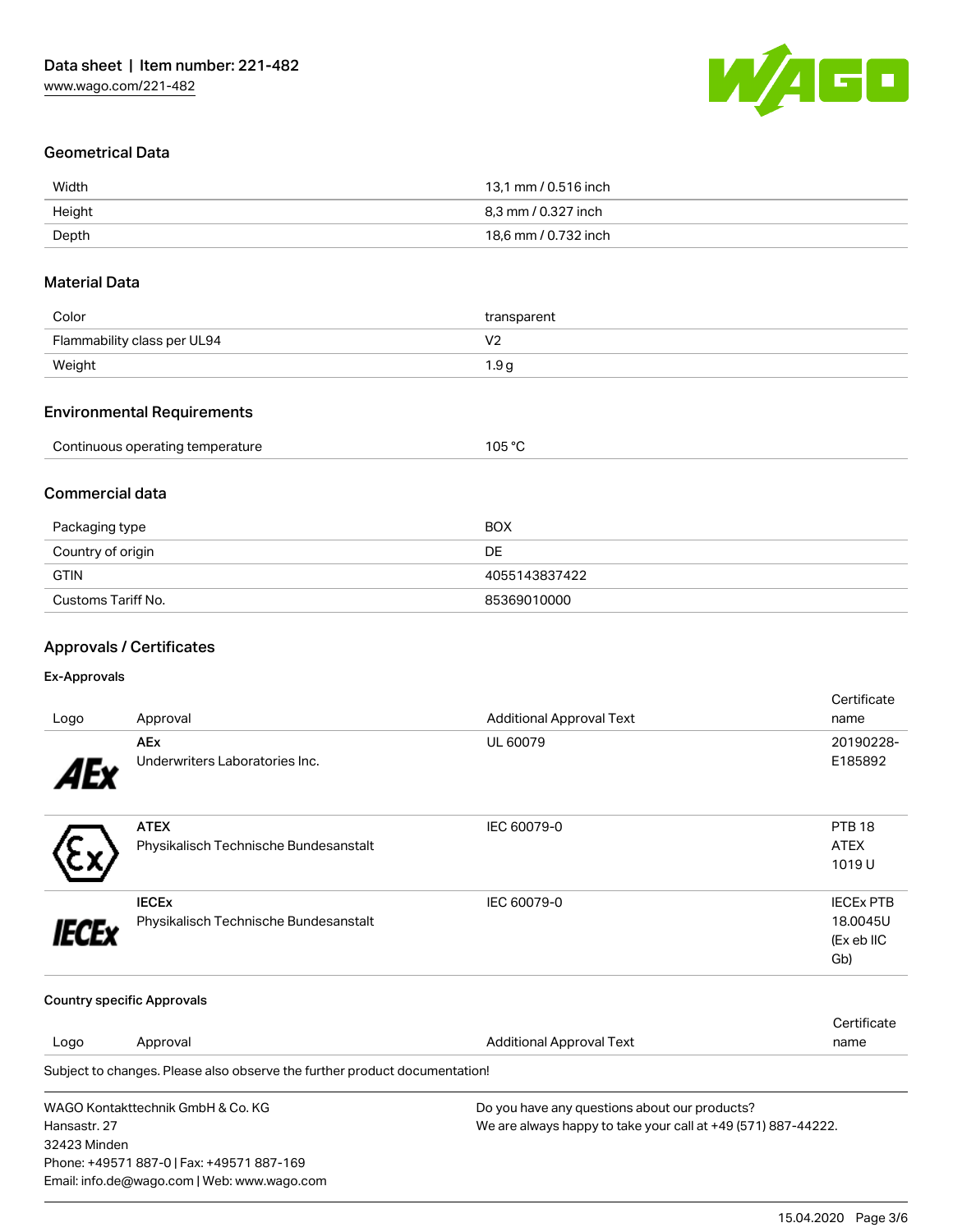

| rr  | <b>CCA</b><br>DEKRA Certification B.V. | EN 60998 | NTR NL-<br>7642  |
|-----|----------------------------------------|----------|------------------|
| EMA | <b>CCA</b><br>DEKRA Certification B.V. | EN 60998 | $71 -$<br>101731 |

### **Counterpart**

## Compatible products

#### Mounting adapter

| indhijan<br>Martina  | Item no.: 221-500/000-006<br>Mounting carrier; 221 Series - 4 mm <sup>2</sup> ; for DIN-35 rail mounting/screw mounting; blue                       | www.wago.com/221-500<br>/000-006 |
|----------------------|-----------------------------------------------------------------------------------------------------------------------------------------------------|----------------------------------|
| $\ddot{\phantom{a}}$ | Item no.: 221-501<br>Mounting carrier; for Ex applications; 221 Series - 4 mm <sup>2</sup> ; for DIN-35 rail mounting/screw mounting;<br>light gray | www.wago.com/221-501             |

# Downloads

# Documentation

| 221-482                                      | May 21, 2019 | docx             | Download |
|----------------------------------------------|--------------|------------------|----------|
| GAEB docx - Datei                            |              | 16.4 kB          |          |
| 221-482                                      | May 21, 2019 | xml              | Download |
| GAEB X81 - Datei                             |              | 4.2 kB           |          |
| <b>Additional Information</b>                |              |                  |          |
| Technical explanations                       | Apr 3, 2019  | pdf              | Download |
|                                              |              | 2.1 MB           |          |
| <b>System Description</b>                    |              |                  |          |
| System Description 221-482, 221-483, 221-485 |              | pdf              | Download |
| System Description 221-482, 221-483, 221-485 |              | $1.2 \text{ MB}$ |          |

Subject to changes. Please also observe the further product documentation!

WAGO Kontakttechnik GmbH & Co. KG Hansastr. 27 32423 Minden Phone: +49571 887-0 | Fax: +49571 887-169 Email: info.de@wago.com | Web: www.wago.com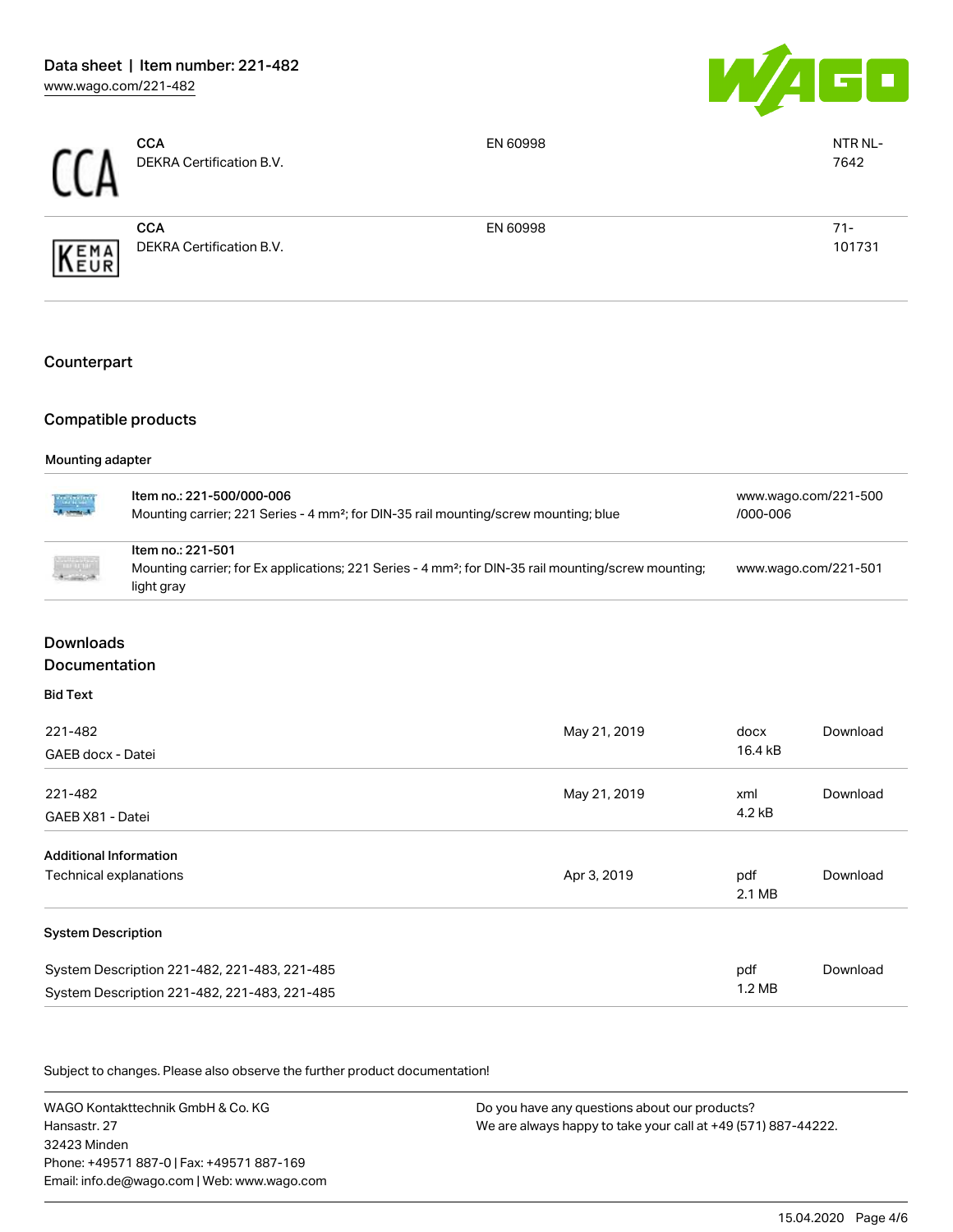

Conductor termination





Strip conductor to 11 mm (0.43 inch). Then, lower the lever to close the clamp.





Termination: Lift the lever to open the clamping unit and insert a stripped conductor.

#### Installation



Inserting a connector into the mounting carrier.



Removing a connector from the mounting Removing a conductor. carrier.





Mounting type (440 V) Using spacers between the connectors.



Mounting type (440 V) Vertical mounting on DIN-35 rail



Mounting type (440 V) Horizontal screw mounting on a flat surface

Subject to changes. Please also observe the further product documentation!

WAGO Kontakttechnik GmbH & Co. KG Hansastr. 27 32423 Minden Phone: +49571 887-0 | Fax: +49571 887-169 Email: info.de@wago.com | Web: www.wago.com